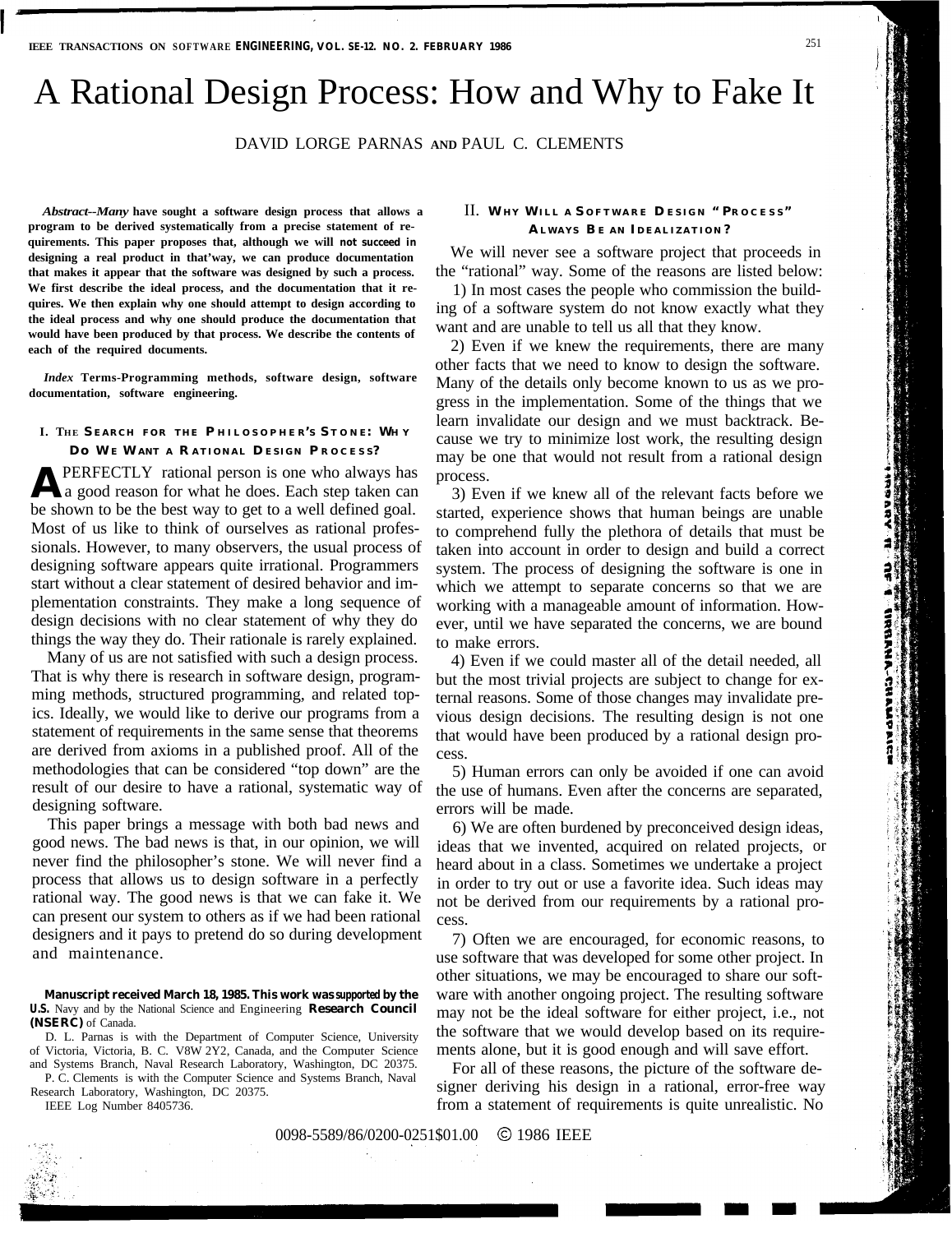system has ever been developed in that way, and probably none ever will. Even the small program developments shown in textbooks and papers are unreal. They have been revised and polished' until the author has shown us what he wishes he had done, not what actually did happen.

# III. WHY Is A DESCRIPTION OF A RATIONAL IDEALIZED PROCESS USEFUL NONETHELESS?

What is said above is quite obvious, known to every careful thinker, and admitted by the honest ones. In spite of that we see conferences whose theme is the software design process, working groups on software design methods, and a lucrative market for courses purporting to describe logical ways to design software. What are these people trying to achieve?

If we have identified an ideal process, but cannot follow it completely, we can still follow it as closely as possible and we can write the documentation that we would have produced if we had followed the ideal process. This is what we mean by "faking a rational design process."

Below are some of the reasons for such a pretense:

1) Designers need guidance. When we undertake a large project we can easily be overwhelmed by the enormity of the task. We will be unsure about what to do first. A good understanding of the ideal process will help us to know how to proceed.

2) We will come closer to a rational design if we try to follow the process rather than proceed on an ad hoc basis. For example, even if we cannot know all of the facts necessary to design an ideal system, the effort to find those facts before we start to code will help us to design better and backtrack less.

3) When an organization undertakes many software projects, there are advantages to having a standard procedure. It makes it easier to have good design reviews, to transfer people, ideas, and software from one project to another. If we are going to specify a standard process, it seems reasonable that it should be a rational one.

4) If we have agreed on an ideal process, it becomes much easier to measure the progress that a project is making. We can compare the project's achievements to those that the ideal process calls for. We can identify areas in which we are behind (or ahead).

5) Regular review of the project's progress by outsiders is essential to good management. If the project is attempting to follow a standard process, it will be easier to review.

## IV. WHAT SHOULD THE DESCRIPTION OF THE DEVELOPMENT PROCESS TELL US?

The most useful form of a process description will be in terms of work products. For each stage of the process, this paper describes:

1) What product we should work on next.

2) What criteria that work product must satisfy.

3) What kind of persons should do the work.

4) What information they should use in their work.

Management of any process that is not described in terms of work products can only be done by mindreaders. Only if we know which work products are due and what criteria they must satisfy, can we review the project and measure progress.

# V. WHAT IS THE RATIONAL DESIGN PROCESS?

This section describes the rational, ideal software design process thatwe should try to follow. Each step is accompanied by a detailed description of the work product associated with that step.

The description of the process that follows includes neither testing nor review. This is not to suggest that one should ignore either of those. When the authors apply the process described in this paper, we include extensive and systematic reviews of each work product as well as testing of the executable code that is produced. The review process is discussed in [1] and [ 17].

## *A. Establish and Document Requirements*

If we are to be rational designers, we must begin knowing what we must do to succeed. That information should be recorded in a work product known as a requirements document. Completion of this document before we start would allow us to design with all the requirements in front of us.

#### I) Why *do we need a requirements document?*

1) We need a place to record the desired behavior of the system as described to us by the user; we need a document that the user, or his representative, can review.

2) We want to avoid making requirements decisions accidentally while designing the program. Programmers working on a system are very often not familiar with the application. Having a complete reference on externally visible behavior relieves them of any need to decide what is best for the user.

3) We want to avoid duplication and inconsistency. Without a requirements document, many of the questions it answered would be asked repeatedly throughout the development by designers, programmers and reviewers. This would be expensive and would often result in inconsistent answers.

4) A complete requirements document is necessary (but not sufficient) for making good estimates of the amount of work and other resources that it will take to build the system.

5) A requirements document is valuable insurance against the costs of personnel turnover. The knowledge that we gain about the requirements will not be lost when someone leaves the project.

6) A requirements document provides a good basis for test plan development. Without it, we do not know what to test for.

7) A requirements document can be used, long after the system is in use, to define the constraints for future changes.

8) A requirements document can be used to settle arguments among the programmers; once we have a complete and accurate requirements document, we no longer need to be, or consult, requirements experts.

I ź É

ti. b pl  $\mathbf C$ sc

 $\epsilon$ t  $\mathbf{r}$ T iı.  $S($ sl

in  $\overline{c}$  $\mathbf{b}$ of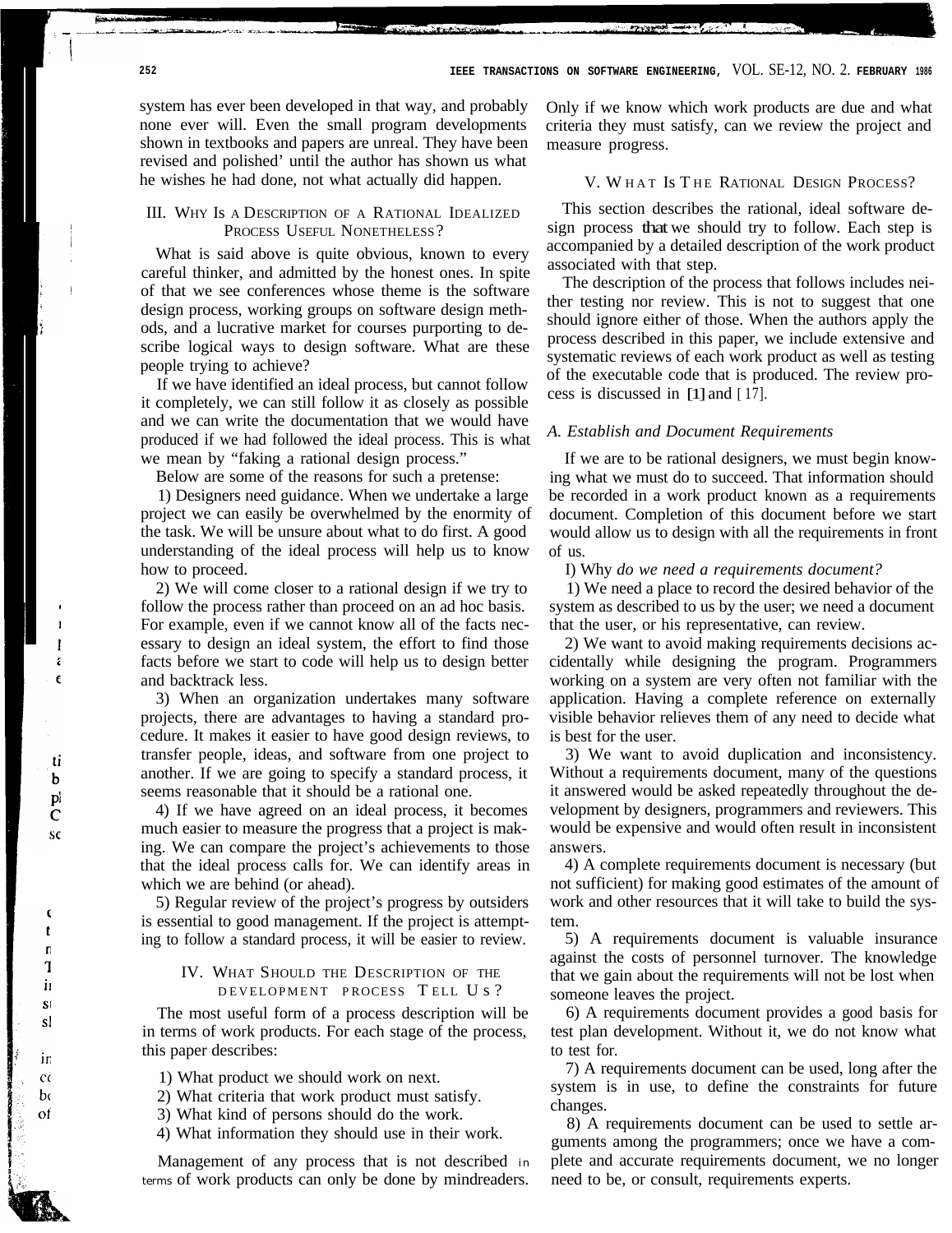Determining the detailed requirements may well be the most difficult part of the software design process because there are usually no well-organized sources of information.

2) *What goes into the requirements document?*

The definition of the ideal requirements document is simple: it should contain everything you need to know to write software that is acceptable to the customer, and no more. Of course, we may use references to existing information, if that information is accurate and well organized. Acceptance criteria for an ideal requirements document include the following:

1) Every statement should be valid for all acceptable products; none should depend on implementation decisions.

2) The document should be complete in the sense that if a product satisfies every statement, it should be acceptable.

3) Where information is not available before development must begin, the areas of incompleteness should be explicitly indicated.

4) The product should be organized as a reference document rather than an introductory narrative about the systern. Although it takes considerable effort to produce such a document, and a reference work is more difficult to browse than an introduction, it saves labor in the long run. The information that is obtained in this stage is recorded in a form that allows easy reference throughout the project.

## 3) Who *writes the requirements document?*

Ideally, the requirements document would be written by the users or their representatives. In fact, users are rarely equipped to write such a document. Instead, the software developers must produce a draft document and get it reviewed and, eventually, approved by the user representatives.

# 4) *What is the mathematical model behind the requirements specijcation ?*

To assure a consistent and complete document, there must be a simple mathematical model behind the organization. The model described here is motivated by work on real-time systems but, because of that, it is completely general. All systems can be described as real-time systems-even if the real-time requirements are weak.

The model assumes that the ideal product is not a pure digital computer, but a hybrid computer consisting of a digital computer that controls an analog computer. The analog computer transforms continuous values measured by the inputs into continuous outputs. The digital computer brings about discrete changes in the function computed by the analog computer. A purely digital or purely hybrid computer is a special case of this general module. The system that will be built is a digital approximation to this hybrid system. As in other areas of engineering, we can write our specification by first describing this "ideal" system and then specifying the allowable tolerances. The requirements document treats outputs as more important than inputs. If the value of the outputs is correct, nobody will mind if the inputs are not even read. Thus, the key

5) *How is the requirements document organized?*

Completeness in the requirements document is obtained by using separation of concerns to obtain the following sections:

*a) Computer Specification:* A specification of the machines on which the software must run. The machine need not be hardware-for some software this section might simply be a pointer to a language reference manual.

*b) Input/Output Interfaces:* A specification of the interfaces that the software must use in order to communicate with the outside world.

c) *Specification of Output Values:* For each output, a specification of its value in terms of the state and history of the system's environment.

*d) Timing Constraints:* For each output, how often, or how quickly, the software is required to recompute it.

e) *Accuracy Constraints:* For each output, how accurate it is required to be.

*f) Likely Changes:* If the system is required to be easy to change, the requirements should contain a definition of the areas that are considered likely to change. You cannot design a system so that everything is equally easy to change. Programmers should not have to decide which changes are most likely.

*g) Undesired Event Handling:* The requirements should also contain a discussion of what the system should do when, because of undesired events, it cannot fulfill its full requirements. Most requirements documents ignore those situations; they leave the decision about what to do in the event of partial failures to the programmer.

It is clear that good software cannot be written unless the above information is available. An example of a complete document produced in this way is given in [9] and discussed in [8].

### *B. Design and Document the Module Structure*

Unless the product is small enough to be produced by a single programmer, one must give thought to how the work will be divided into work assignments, which we call modules. The document that should be produced at this stage is called a module guide. It defines the responsibilities of each of the modules by stating the design decisions that will be encapsulated by that module. A module may consist of submodules, or it may be considered to be a single work assignment. If a module contains submodules, a guide to its substructure is provided.

A module guide is needed to avoid duplication, to avoid gaps, to achieve separation of concerns, and most of all, to help an ignorant maintainer to find out which modules are affected by a problem report or change request. If it is kept up-to-date, this document, which records our initial design decisions, will be useful as long as the software is used.

If one diligently applies "information hiding" or "sep-

オクアメディック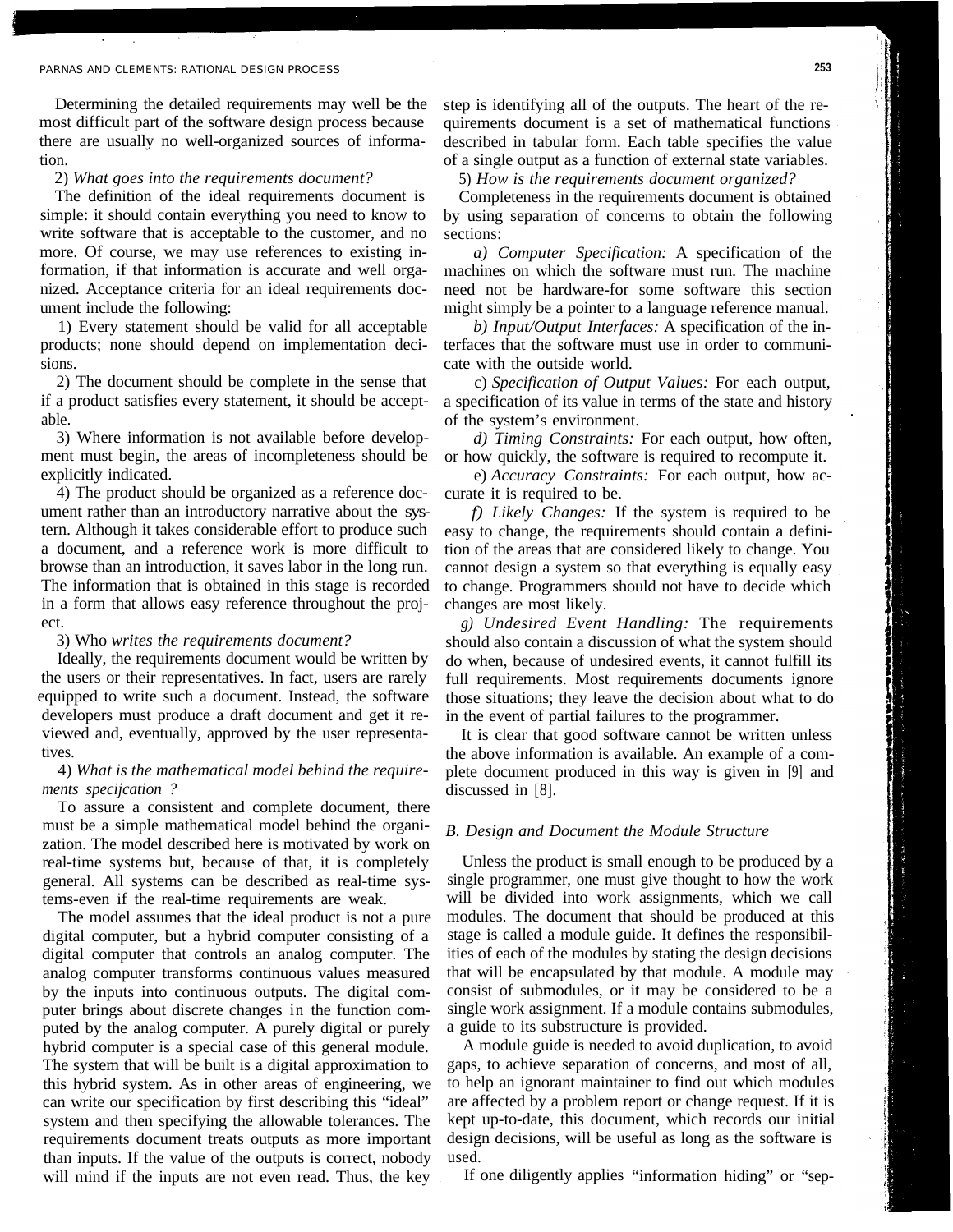aration of concerns" to a large system, one is certain to by the software designers, but must allow the subsets end up with a great many modules. A guide that was simply a list of those modules, with no other structure, would help only those who are already familiar with the system. The module guide should have a tree structure, dividing the system into a small number of modules and treating each such module in the same way until all of the modules are quite small. For a complete example of such a document, see [3]. For a discussion of this approach and its benefits, see [6], [ 15].

#### *C. Design and Document the Module Interfaces*

Efficient and rapid production of software requires that the programmers be able to work independently. The module guide defines responsibilities, but it does not provide enough information to permit independent implementation. A module interface specification must be written for each module. It must be formal and provide a black box picture of each module. Written by a senior designer, it is reviewed by both the future implementors and the programmers who will use the module. An interface specification for a module contains just enough information for the programmer of another module to use its facilities, and no more. The same information is needed by the implementor.

While there will be one person or small team responsible for each specification, the specifications are actually produced by a process of negotiation between implementors, those who will be required to use it, and others interested in the design, e.g., reviewers. The specifications include:

1) a list of programs to be made invokable by the programs of other modules (called "access programs");

2) the parameters for the access programs;

3) the externally visible effects of the access programs; 4) timing constraints and accuracy constraints, where necessary;

5) definition 'of undesired events.

 $\overline{C}$ se

 $ch$ the m Th inr sur sho  $\mathcal{L}$ ing con bod  $of<sup>t</sup>$ 

In many ways this module specification is analogous to the requirements document. However, the notation and organization used is more appropriate for the software-tosoftware interface than is the format that we use for the requirements.

Published examples and explanations include [I], [2], [5], [11].

#### *D. Design and Document the Uses Hierarchy*

The "uses" hierarchy [13] can be designed once we know all of the modules and their access programs. It is conveniently documented as a binary matrix where the entry in position (A, B) is true if and only if the correctness of program A depends on the presence in the system of a correct program B. The "uses" hierarchy defines the set of subsets that can be obtained by deleting whole programs without rewriting any programs. It is important for staged deliveries, fail soft systems, and the development of program families [ 12]. The "uses" hierarchy is determined specified in the requirements document.

## *E. Design and Document the Module Internal Structures*

Once a module interface has been specified, its implementation can be carried out as an independent task except for reviews: However, before coding the major design decisions are recorded in a document called the module design document [ 16]. This document is designed to allow an efficient review of the design before the coding begins and to explain the intent behind the code to a future maintenance programmer.

In some cases, the module is divided into submodules and the design document is another module guide, in which case the design process for that module resumes at step B above. Otherwise, the internal data structures are described; in some cases, these data structures are implemented (and hidden) by submodules. For each of the access programs, a function [10] or LD-relation [14] describes its effect on the data structure. For each value returned by the module to its caller, another mathematical function, the abstraction function, is provided. This function maps the values of the data structure into the values that are returned. For each of the undesired events, we describe how we check for it. Finally, there is a "verification," an argument that programs with these properties would satisfy the module specification.

The decomposition into and design of submodules is continued until each work assignment is small enough that we could afford to discard it and begin again if the programmer assigned to do it left the project.

Each module may consist of one or more processes. The process structure of the system is distributed among the individual modules.

When one is unable to code in a readable high-level language, e.g., if no compiler is available, pseudocode must be part of the documentation. It is useful to have the pseudocode written by someone other than the final coder, and to make both programmers responsible for keeping the two versions of the program consistent [7].

#### *F. Write Programs*

After all of the design and documentation has been carried out, one is finally ready to write actual executable code. Because of the preparatory work, this goes quickly and smoothly. The code should not include comments that are redundant with the documentation that has already been written. It is unnecessary and makes maintenance of the system more expensive. Redundant comments increase the likelihood that the code will not be consistent with the documentation.

#### *G. Maintain*

Maintenance is just redesign and redevelopment. The policies recommended here for design must be continued after delivery or the "fake" rationality will disappear. If a change is made, all documentation that is invalidated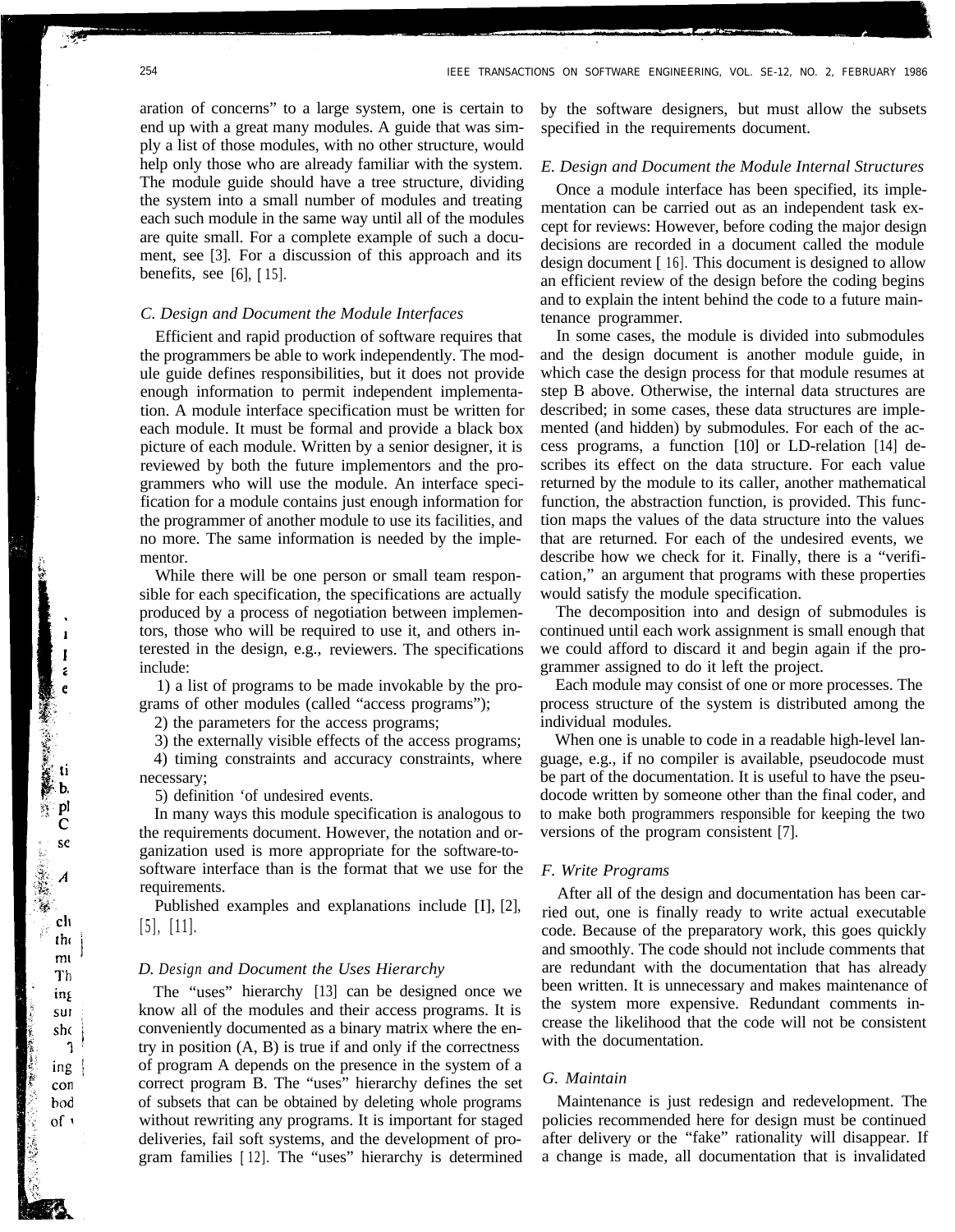#### PARNAS AND CLEMENTS: RATIONAL DESIGN PROCESS

must be changed. If a change invalidates a design document, it and all subsequent design documents must be faked to look as if the change had been the original design. If two or more versions are being maintained, the system should be redesigned so that the differences are confined to small modules. The short term costs of this may appear high, but the long term savings can be much higher.

## VI. **W HAT Is THE R OLE OF D OCUMENTATION IN THIS P ROCES S?**

# *A. What is wrong with most documentation today? Why is it hard to use? Why is it not read?*

It should be clear that documentation plays a major role in the design process that we are describing. Most programmers regard documentation as a necessary evil, written as an afterthought only because some bureaucrat requires it. They do not expect it to be useful.

This is a self-fulfilling prophecy; documentation that has not been used before it is published, documentation that is not important to its author, will always be poor documentation.

Most of that documentation is incomplete and inaccurate, but those are not the main problems. If those were the main problems, the documents could be easily corrected by adding or correcting information. In fact, there are underlying organizational problems that lead to incompleteness and incorrectness and those problems, which are listed below, are not easily repaired.

*1) Poor Organization:* Most documentation today can be characterized as "stream of consciousness," and "stream of execution. " "Stream of consciousness" writing puts information at the point in the text that the author was writing when the thought occurred to him. "Stream of execution" writing describes the system in the order that things will happen when it runs. The problem with both of these documentation styles is that subsequent readers cannot find the information that they seek. It will therefore not be easy to determine that facts are missing, or to correct them when they are wrong. It will not be easy to find all the parts of the document that should be changed when the software is changed. The documentation will be expensive to. maintain and, in most cases, will not be maintained.

*2) Boring Prose:* Lots of words are used to say what could be said by a single programming language statement, a formula, or a diagram. Certain facts are repeated in many different sections. This increases the cost of the documentation and its maintenance. More importantly, it leads to inattentive reading and undiscovered errors.

3) *Confusing and Inconsistent Terminology:* Any complex system requires the invention and definition of new terminology. Without it the documentation would be far too long. However, the writers of software documentation often fail to provide precise definitions for the terms that they use. As a result, there are many terms used for the same concept and many similar but distinct concepts described by the same term.

*4 ) Myopia:* Documentation that is written when the project is nearing completion is written by people who have lived with the system for so long that they take the major decisions for granted. They document the small details that they think they will forget. Unfortunately, the result is a document useful to people who know the system well, but impenetrable for newcomers.

## *B. How can one avoid these problems?*

Documentation in the ideal design process meets the needs of the initial developers as well as the needs of the programmers who come later. Each of the documents mentioned above records requirements or design decisions and is used as a reference document for the rest of the design. However, they also provide the information that the maintainers will need. Because the documents are used as reference manuals throughout the building of the software, they will be mature and ready for use in the later work. The documentation in this design process is not an afterthought; it is viewed as one of the primary products of the project. Some systematic checks can be applied to increase completeness and consistency.

One of the major advantages of this approach to documentation is the amelioration of the Mythical Man Month effect [4]. When new programmers join the project they do not have to depend completely on the old staff for their information. They will have an up-to-date and rational set of documents available.

"Stream of consciousness" and "stream of execution" documentation is avoided by designing the structure of each document. Each document is designed by stating the questions that it must answer and refining the questions until each defines the content of an individual section. There must be one, and only one, place for every fact that will be in the document. The questions are answered, i.e., the document is written, only after the structure of a document has been defined. When there are several documents of a certain kind, a standard organization is written for those documents [5]. Every document is designed in accordance with the same principle that guides our software design: separation of concerns. Each aspect of the system is described in exactly one section and nothing else is described in that section. When documents are reviewed, they are reviewed for adherence to the documentation rules as well as for accuracy.

The resulting documentation is not easy or relaxing reading, but it is not boring. It makes use of tables, formulas, and other formal notation to increase the density of information. The organizational rules prevent the duplication of information. The result is documentation that must be read very attentively, but rewards its reader with detailed and precise information.

To avoid the confusing and inconsistent terminology that pervades conventional documentation, a system of special brackets and typed dictionaries is used. Each of the many terms that we must define is enclosed in a pair of bracketing symbols that reveals its type. There is a separate dictionary for each such type. Although beginning readers